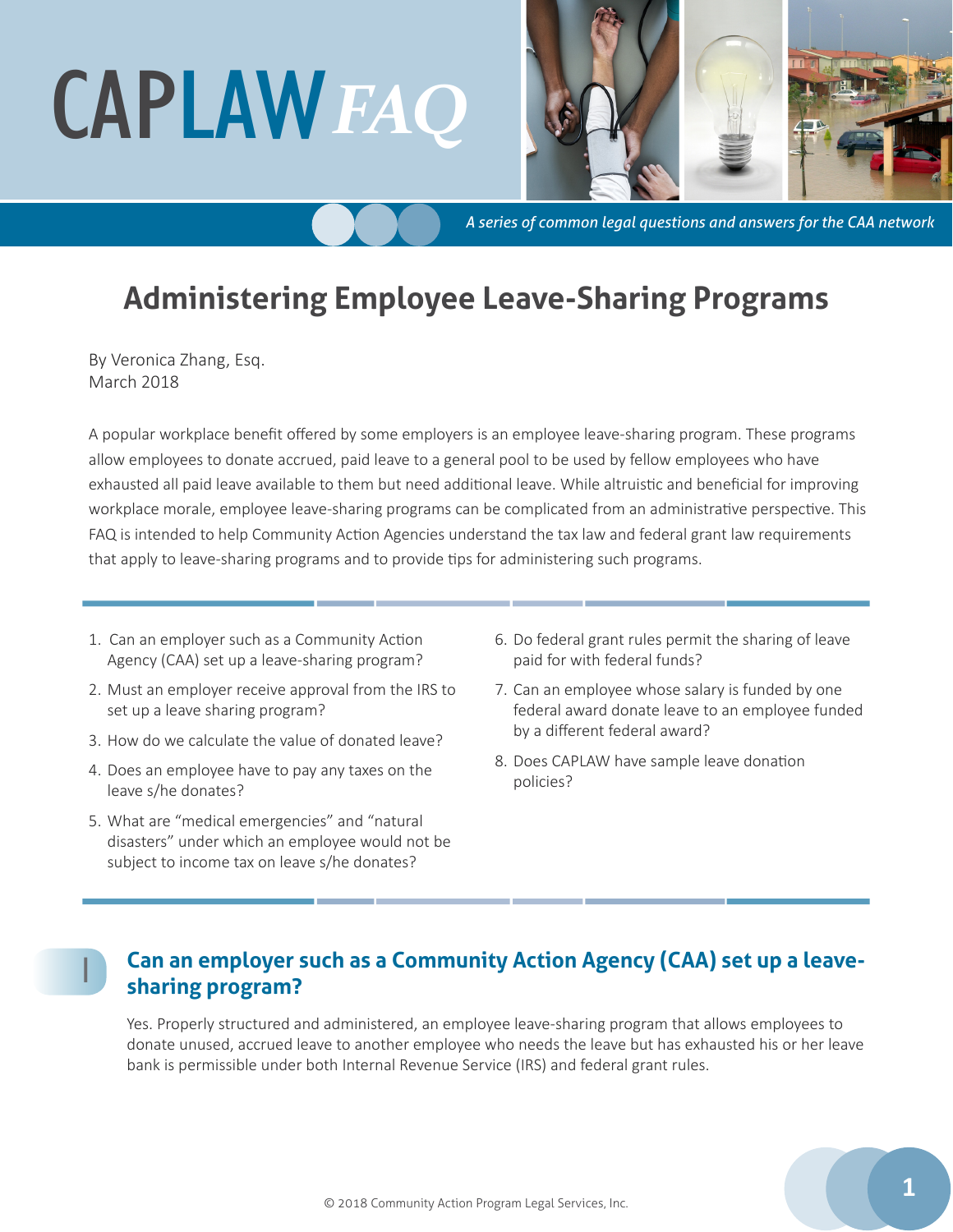#### **Must an employer receive approval from the IRS to set up a leave-sharing program?** 2

No. IRS approval is not required, but a CAA must follow certain guidelines to adopt and administer a leavesharing program.

#### **How do we calculate the value of donated leave?**

Donated leave is paid to the recipient at his or her normal rate of compensation, not at the donor's rate of pay. For example, an employee who is paid \$10/hour and donates one hour of time to a leave-sharing pool would only be donating 0.5 hours of leave to an employee who is paid \$20/hour.

So long as the leave-sharing plan meets the "medical emergencies" or "major disasters" requirements approved by the IRS, only the recipient of the leave (and not the donor) will be taxed on the income received from the donated leave. These amounts are also considered wages for employment tax purposes, including the Federal Insurance Contributions Act (FICA) and the Federal Unemployment Tax Act (FUTA). The leave donor may not claim an expense, charitable contribution, or loss deduction for the donated leave.

#### **Does an employee have to pay any taxes on the leave s/he donates?**

Under general tax law principles, an individual who assigns his or her right to receive compensation to another individual is still taxed on the value of the compensation assigned to the recipient.<sup>1</sup> However, the IRS has approved of two types of leave sharing programs where this general "assignment of income" rule does not apply: (1) medical emergencies; and (2) major disasters. If the plans are properly structured, the employee donating leave will not be subject to income tax on the donated leave (or its use by the recipient). Instead, the amounts paid to the recipient for the donated leave will be taxed as gross income to the recipient only.

# 5

4

3

#### **What are "medical emergencies" and "natural disasters" under which an employee would not be subject to income tax on leave s/he donates?**

Since 1990, the IRS has permitted employers to establish leave-sharing programs under which employees with medical emergencies apply for leave donated to an employer-sponsored leave bank.<sup>2</sup> The IRS has approved the definition of a "medical emergency" as a medical condition of the employee, or a family

member of the employee, that will require the prolonged absence of the employee from duty and will result in a substantial loss of income to the employee because the employee has exhausted all other sources of paid leave.

The IRS has also approved leave-sharing plans for certain types of major disasters.<sup>3</sup> An eligible "major disaster" is defined to include a major disaster, as declared by the President under Section 401 of the Stafford Act (42 U.S.C. § 5170), that warrants individual assistance or individual and public assistance The IRS has also approved leave-sharing plans for certain types of major disasters.

from the federal government under that Act. Disasters that do not meet these criteria would not qualify for the favorable IRS tax treatment. In other words, organizations that allow employees to use donated leave for other types of catastrophes would subject both the donor and recipient employees to federal income tax on the amount of leave donated and used.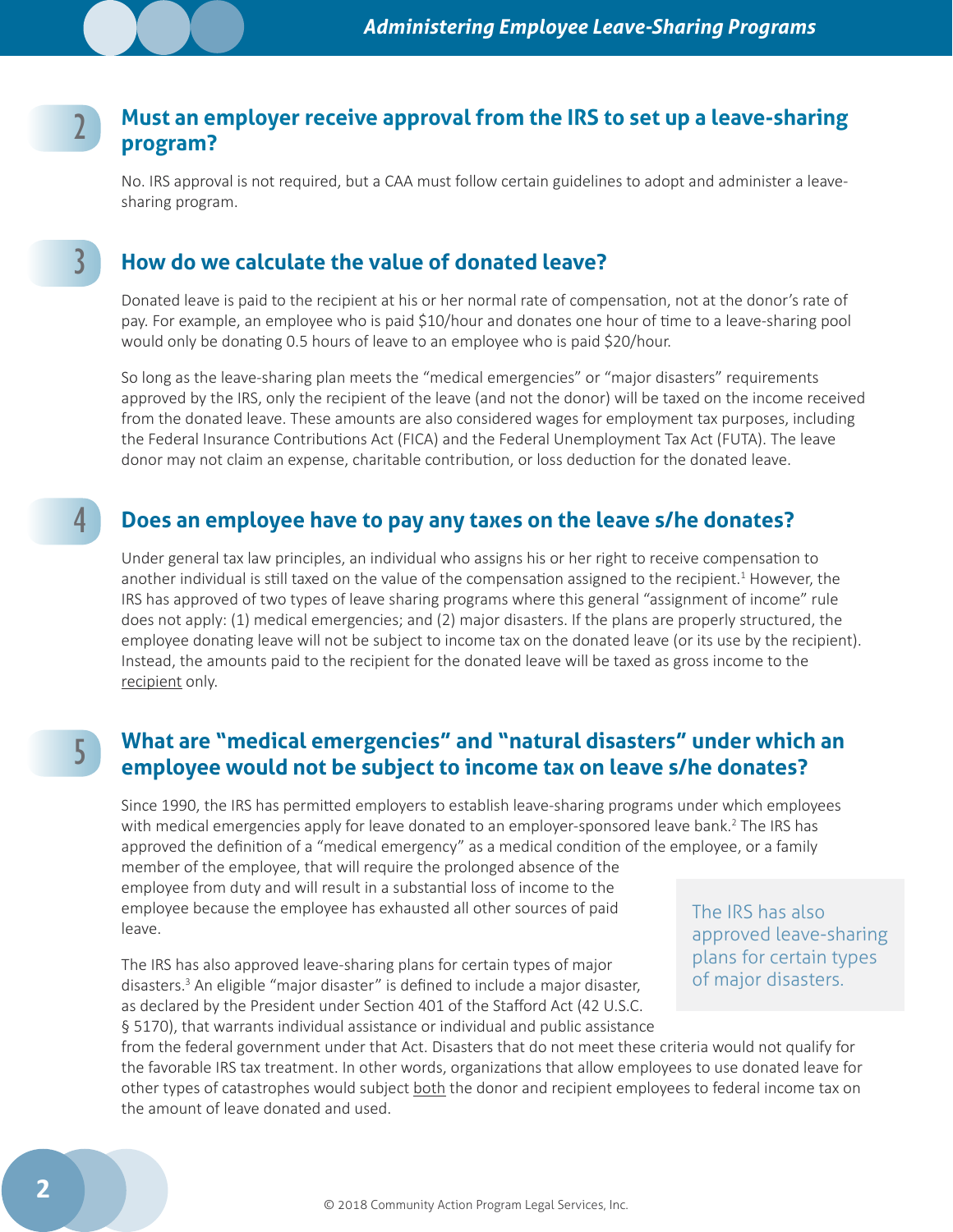#### **Do federal grant rules permit the sharing of leave paid for with federal funds?**

The Office of Management and Budget (OMB) Uniform Administrative Requirements, Cost Principles, and Audit Requirements for Federal Awards (Uniform Guidance), 2 C.F.R. Part 200, apply to most federal funds received by grantees and subgrantees and governs how those funds may be used. The Uniform Guidance does not explicitly address donated leave programs. However, leave is an allowable fringe benefit cost under federal awards, and the Uniform Guidance defines leave broadly to include "regular compensation

paid to employees during periods of authorized absences from the job, such as for annual leave, family-related leave, sick leave, holidays, court leave, military leave, administrative leave, *and other similar benefits"* (emphasis added). This open-ended definition is likely sufficiently broad to include a leave-sharing plan.

6

7

The Uniform Guidance does not explicitly address donated leave programs.

To be an allowable cost, a leave fringe benefit must be provided under established written leave policies, the costs must be equitably allocated

to all related activities (including federal awards), and the organization must use a consistent accounting basis (cash or accrual) for costing each type of leave.<sup>4</sup> Under the cash basis of accounting, the cost of the leave is recognized in the period that the leave is taken and paid for, whereas under the accrual basis, the cost of the leave is recognized in the period in which the employee earns the leave.

#### **Can an employee whose salary is funded by one federal award donate leave to an employee funded by a different federal award?**

No. The Uniform Guidance requires that fringe benefits be assigned to cost objectives by identifying specific benefits to specific individual employees or by allocating on the basis of entity-wide salaries and wages of the employees receiving the benefits.<sup>5</sup> Thus, a CAA's leave donation pool should match recipient employees with donor employees whose salaries are funded by the same funding source(s). For example, an employee paid out of federal Weatherization Assistance Program (WAP) funds should only be allowed to take leave donated by another employee whose salary is paid with WAP funds.

Guidance from the federal Office of Head Start (OHS) has explicitly required such matching:

Head Start employees may donate leave to other Head Start employees as long as such practice is documented in the grantee's personnel policies and procedures. Also there should be a system in place to ensure that leave is properly charged to the appropriate budget period. Non-Head Start employees would not be eligible to receive donated leave from Head Start Employees since such leave would be paid for with Head Start fund. The cost principles…require costs to be properly allocated to the program. If the cost does not benefit the program, it cannot be charged to the program.

OHS issued this guidance as a policy clarification (OHS-PC-A-069). Though OHS has removed all policy clarifications from public access since the publication of the new Head Start Performance Standards in 2016, it is likely that OHS would continue to abide by this policy clarification, as the new Performance Standards did not make any changes that would impact this analysis.

No other federal agency has issued similarly explicit guidance. It is possible that funding sources other than Head Start might be more flexible in permitting leave-sharing among employees funded by different federal awards. However, without written guidance specifically authorizing leave-sharing across federal awards, employers permitting this practice risk having the costs of the donated leave disallowed.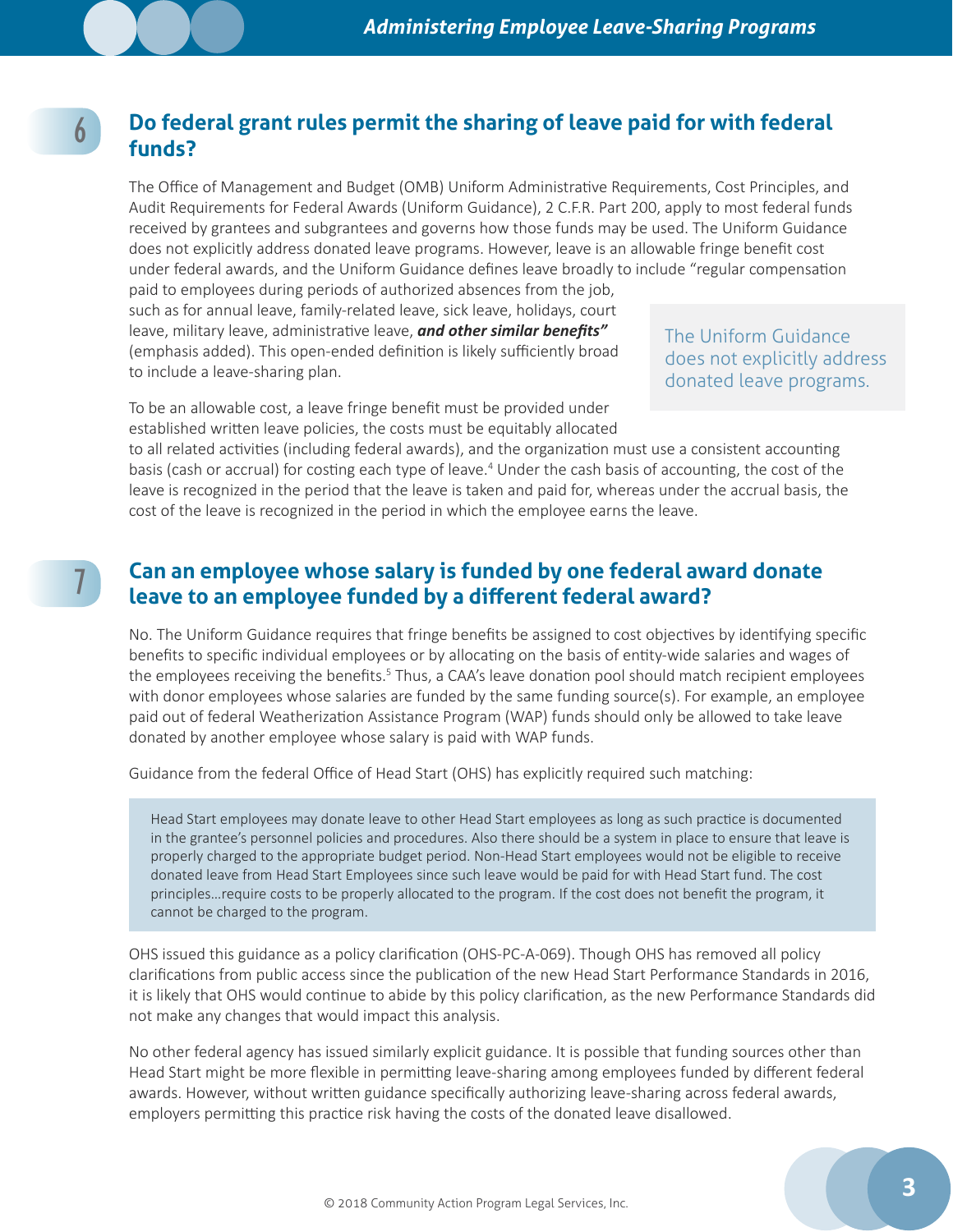## **Does CAPLAW have a sample leave donation policy?**

While CAPLAW does not have a sample leave donation policy, the following is an approach to developing a leave-sharing program based on IRS rules and federal grant law. When developing or revising a policy, your organization should work with an accountant and state law attorney to ensure compliance with any additional, applicable requirements.

- **1. Require employees to donate to a leave pool rather than to a specific individual.** Donor employees should not be permitted to donate leave to a specific recipient. Rather, the donated leave should be placed in a pool and distributed based on the provisions of the leave-sharing plan. A one-to-one donation is more likely to be viewed by the IRS as a taxable gift.
- **2. Match employees by funding source.** Donor and recipient employees should be paid out of the same federal or state grant, and donor employees should only be allowed to donate leave to employees funded under the same award (e.g., Head Start employees may only donate leave to other Head Start employees). This ensures that the leave costs charged to an award benefits the program funded by that award.
- **3. Ensure proper accounting of donated leave.** The recipient must receive the paid leave at his or her normal rate of compensation (and not at the donor's rate). For example, an employee who is paid \$10/hour can receive 2 hours of donated leave from an employee who is paid \$20/hour and donated 1 hour of leave.
- **4. Limit the amount of leave that can be donated.** Consider capping the amount of donated leave that an employee can contribute to the leave pool each year. For example, consider limiting the maximum amount to the amount of leave the donor accrues during a single year (rather than allowing donations of multiple years of accrued leave).

#### **5. Establish and follow a clearly-defined process for employees who apply for donated leave.**

- Require that requests for paid, donated leave be:
	- $\checkmark$  made via a written application;
	- $\checkmark$  reasonable and based on need; and
	- $\checkmark$  granted after the recipient has exhausted his/her paid leave bank.
- Only allow leave to be taken for purposes related to a "medical emergency" or "major disaster," as defined by IRS guidance.
- Establish and administer a process for reviewing leave donation requests to ensure that applications are considered on a consistent, non-discriminatory basis.
- Set a reasonable period of time after the medical emergency or major disaster during which leave can be used by recipients. Any leave not used during that period should be returned to the leave pool.
- Do not permit recipients to receive a cash payment in lieu of donated leave. An employer may consider allowing recipients of donated leave to use the donated leave to offset a negative balance arising from the employer advancing leave to the recipient (if any).
- **6. Ensure that any donated leave be taken in accordance with the organization's other policies on leave.** The use of donated leave should follow the organization's existing leave policies. For example, the policies may require that all paid leave run concurrently with other unpaid leave for which the employee may be eligible.
- **7. Protect employee privacy.** Ensure that the recipient employee's privacy is protected. For example, the CAA should not reveal the identity of an employee who needs donated leave or provide details about his/her personal health condition without the employee's permission.

8